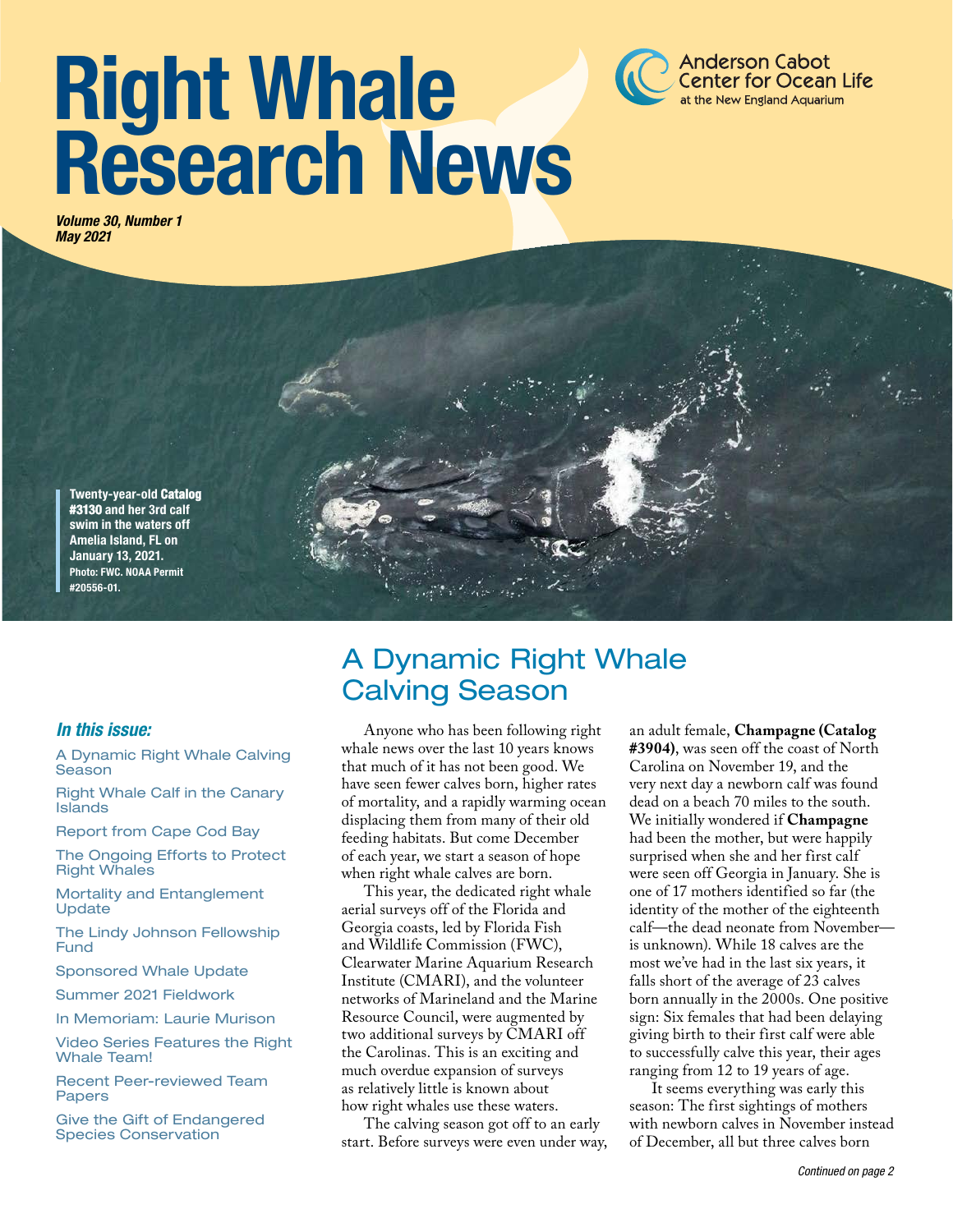#### A Dynamic...

*Continued from page 1*

before mid-January instead of the norm of about half of the calves born by that time, and three mothers seen with their calves up north by March 10 (**Millipede (#3520)** in Cape Cod Bay, **#2420** south of Martha's Vineyard, and **#3720** off the south coast of Long Island). Typically, mother and calf sightings around New England occur in late March through early May. Prior to this year, there had been only one sighting of a mother and her calf up north before March 15.

As of the writing of this article, there had been a total of 62 right whales identified off the mid-Atlantic and southeastern coast (many first seen off the Carolinas)—17 known mothers (plus the unknown mom of the dead neonate), and 45 others. There was also a calf sighted off the Canary Islands but it is not included in this count due to uncertainty around its mother (see *Right Whale Calf in the Canary Islands*). There were two entangled whales and three mortalities (including one of the entangled whales), and a vessel strike that killed a calf and injured his mother (see *Mortality and Entanglement Update*).

This dynamic and challenging calving season reminds us that, as has been the case with this species for far too long, our hope must sit side-by-side with the grim realities of the threats these whales face. If these newest members of the right whale family are to survive, we need to redouble our efforts to protect them from both vessel strikes and entanglements. *—Philip Hamilton*



Map: The Canary Islands are located off the northwestern coast of Africa. The right whale calf was sighted near La Restinga.

For a few days in February there were right whales in front of New England Aquarium! The Aquarium commissioned Don Chapelle of Brilliant Ice Sculpture to create an ice sculpture to celebrate the 40th anniversary of its Right Whale Research Program. The 16' sculpture of a right whale mother with her newborn calf tucked by her side represents hope for the species and coincides with the right whale calving season.



## Right Whale Calf in the Canary Islands

On December 22, 2020, while on a boat with Fan Diving El Hierro out of La Restinga, Spain, Gunter Baumgartel captured a [video](https://www.facebook.com/1202708786/posts/10224640760385426/) of a young North Atlantic right whale calf and posted it on Facebook. La Restinga is a town on El Hierro, one of the Canary Islands located off the northwestern coast of Africa. With relatively low calving numbers in recent years, a right whale calf in the calving ground off the southeastern U.S. is exciting and noteworthy; one off Africa is astounding!

There have been very few sightings of right whales on the eastern side of the North Atlantic in the last 50 years, let alone sightings of calves. We are aware of just two other right whale records around the Canary Islands: a single whale seen in February 1995, and a mother and calf seen in January 1999. Neither sighting was photographed well enough to identify the individual in the [North Atlantic](http://rwcatalog.neaq.org/)  [Right Whale Catalog](http://rwcatalog.neaq.org/). There have been other sightings in the general area, including a mother and calf that were killed in January 1967 off Madeira Island, located off the coast of Portugal, and an adult female, **Pico (Catalog #3270)**, seen off the Azores in January 2009. So far, all the sightings east of the mid-Atlantic ridge that have been well-photographed have matched whales we see along the eastern seaboard of North America, including **Mogul (#3845)**, who has wandered quite a bit in recent years! (See *Where to Next?* in *[RWRN December 2019](http://www.andersoncabotcenterforoceanlife.org/wp-content/uploads/2020/07/RightWhaleResearchNewsletter_December2019.pdf)*)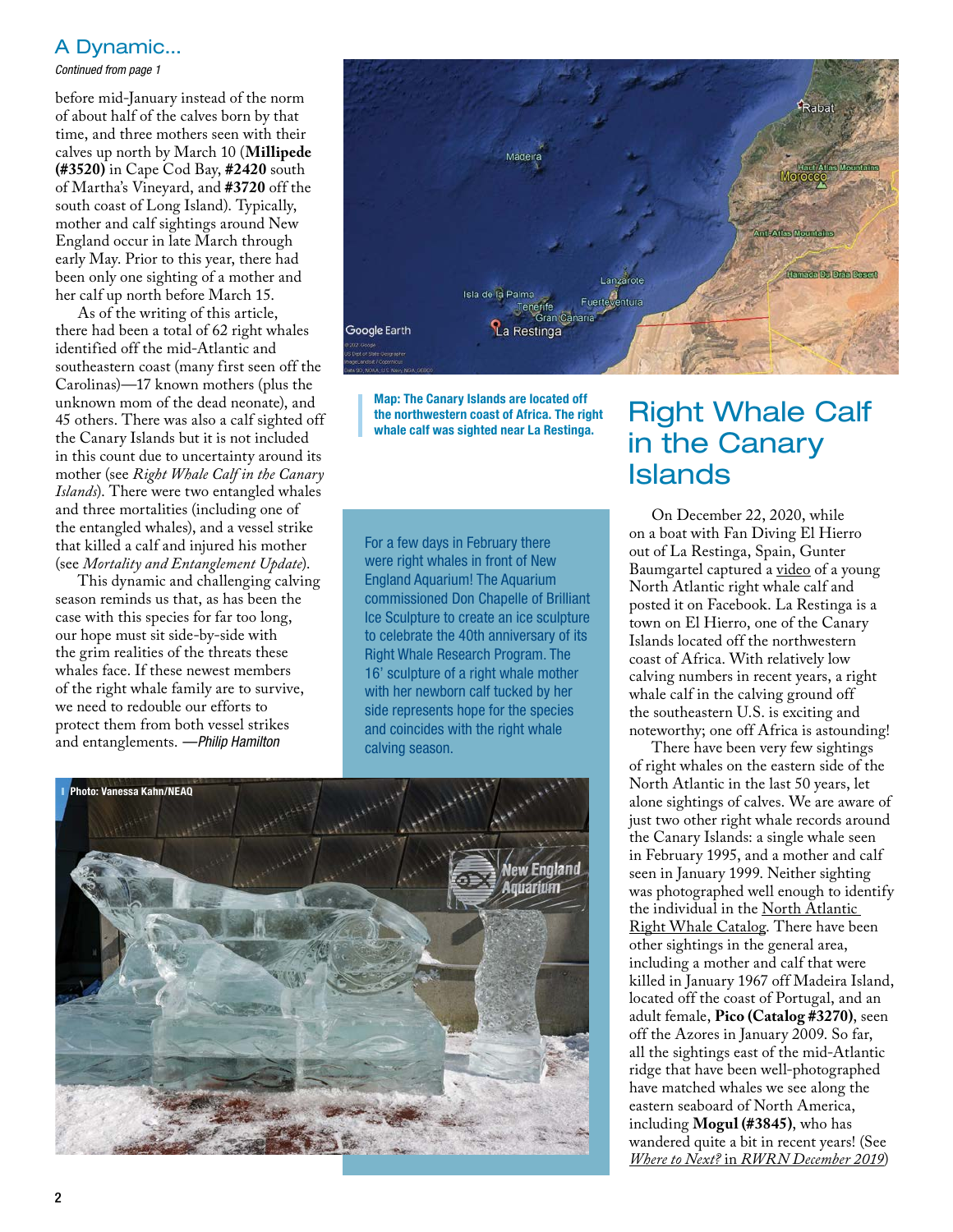Mr. Baumgartel did not see any other whales near the calf. This is concerning as the calf was likely no more than a month or so old—an age at which calves rarely stray from their mothers. Although that does not bode well for this little adventurer, Mr. Baumgartel did say he only watched it for about

10 minutes as it swam into the small harbor and then immediately back out. It's possible that the calf's mom was just outside the harbor. Local scientists and government officials alerted the public to keep a lookout for right whales in the area, but the calf was not seen again.

Who was this little one's mother?

Why did she travel to the Canary Islands to calve? Is she one that we know well, or would she be a new whale to the Catalog? As always with this enigmatic species, there are more questions than answers! *—Philip Hamilton*



## Report from Cape Cod Bay

Reports of right whales in Cape Cod Bay have been trickling in by land, air, and sea since mid-January. In addition to some sightings from beaches along Cape Cod, survey teams from the Center for Coastal Studies (CCS), Woods Hole Oceanographic institution (WHOI), and NOAA's Northeast Fisheries Science Center (NEFSC) have reported numerous sightings in the Bay, with more than 100 individuals photographed so far!

Amid the pandemic, survey teams are constantly adjusting protocols while still working hard to maintain good coverage of the feeding grounds. The CCS aerial team has been doing the bulk of the surveys over Cape Cod Bay, with NEFSC stepping in when needed. The CCS habitat team has been on the water collecting plankton samples near feeding right whales and throughout the Bay.

A few of us from the Aquarium's Right Whale Research Team are working with Michael Moore from WHOI, who is currently focusing on collecting drone imagery from a small research vessel that will be used to measure the length and girth of individual right whales. We are photographing the same whales from the boat for visual health assessment comparisons from different platforms. We are also working with Lisa Conger from NEFSC to collect skin samples from individual right whales that have not yet been biopsied. These biopsy samples will be added to the DNA database held at [The Frasier Lab](https://timothyfrasier.github.io/research) at St. Mary's University in Halifax, Nova Scotia, to advance genetic studies of this population (see *How to Identify...* in *[RWRN May 2016](http://www.andersoncabotcenterforoceanlife.org/wp-content/uploads/2017/05/RWRN_Vol25No.1_May2016.pdf)*).

March is typically when we expect some of the mothers of the year to

arrive in the Bay with their new calves. Sure enough, on March 3, the CCS aerial survey sighted the first mother and calf pair of the season in Cape Cod Bay. **Millipede (Catalog #3520)** was parading around her very healthylooking three-month-old after their long and treacherous journey from the south. Since that sighting, two more mother and calf pairs have been sighted: one south of Martha's Vineyard and the other off the coast of Long Island. Time will tell if those pairs—and other mother and calf pairs seen on the calving ground—make an appearance in the Bay.

Our team will be doing fieldwork with our colleagues in Cape Cod Bay through April. We hope to learn all we can during the right whales' brief visit to this important feeding area in our own backyard! *—Amy Warren*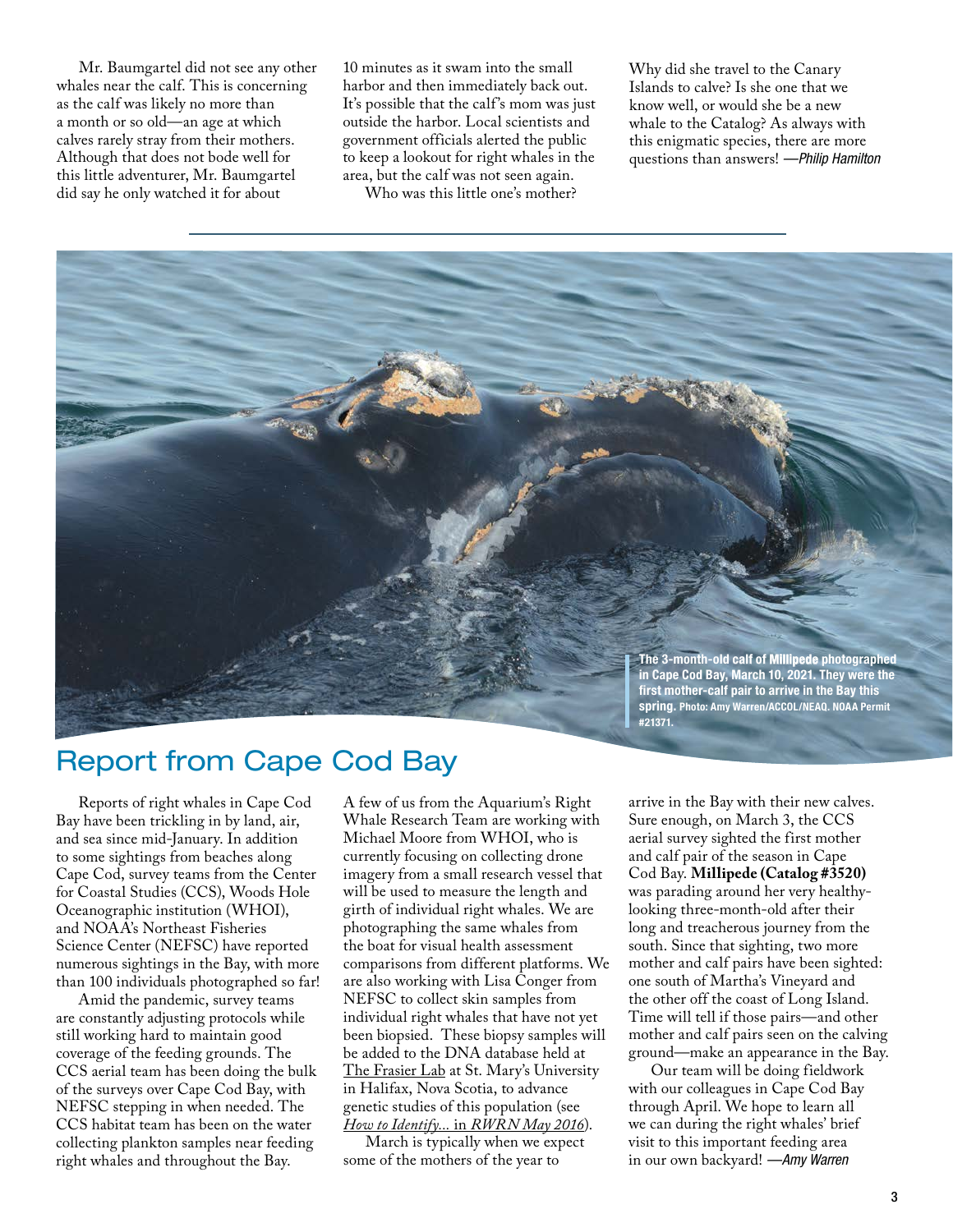## The Ongoing Efforts to Protect Right Whales

These past few months have been very busy on the policy side, as the National Oceanic and Atmospheric Association's National Marine Fisheries Service (NOAA Fisheries) has released three important announcements related to regulations for protecting North Atlantic right whales. The first and second announcements, on December 31, 2020, and January 15, 2021, were the long-awaited releases of a [Proposed Rule](https://www.fisheries.noaa.gov/action/proposed-rule-amend-atlantic-large-whale-take-reduction-plan-reduce-risk-serious-injury-and)  [to amend the Atlantic Large Whale Take](https://www.fisheries.noaa.gov/action/proposed-rule-amend-atlantic-large-whale-take-reduction-plan-reduce-risk-serious-injury-and)  [Reduction Plan](https://www.fisheries.noaa.gov/action/proposed-rule-amend-atlantic-large-whale-take-reduction-plan-reduce-risk-serious-injury-and) and the [Draft Biological](https://www.fisheries.noaa.gov/bulletin/draft-biological-opinion-10-fishery-management-plans-released)  [Opinion on 10 Fishery Management](https://www.fisheries.noaa.gov/bulletin/draft-biological-opinion-10-fishery-management-plans-released)  [Plans](https://www.fisheries.noaa.gov/bulletin/draft-biological-opinion-10-fishery-management-plans-released) (BiOp), respectively. Both are aimed at describing and mitigating entanglement risk for right whales in the northeast U.S. lobster and crab fisheries in the near-term, and developing a conservation framework to reduce risk from additional fixed gear fisheries in the long-term.

The Aquarium's Right Whale Research Team focused a tremendous amount of effort to review the Proposed Rule (which included the Draft Environmental Impact Statement, or DEIS) and the BiOp and provide our technical comments to NOAA Fisheries. In our reviews, we noted that we strongly disagreed with NOAA's finding that right whales are not in jeopardy of extinction from fixed gear fisheries since that finding is based on a regulation that is not yet in place. We also expressed our concern that the Proposed Rule was not as strong as it needs to be considering the continued level of serious entanglements observed and the declining numbers of right whales while this rule has been in development. The Proposed Rule suggests a combination of closures during certain times of year in certain areas and the implementation of 1,700 lbf (pound-force, i.e. breaking strength) ropes. However, our concerns rest in the fact that the closures are not extensive enough spatially or temporally, and that weak insertions of 1,700 lbf would only be required at the top third or top half of the vertical buoy line.

In addition to the technical comments we provided, we also spearheaded the writing of a letter outlining what should be done to strengthen the rule. The letter was signed by 25 scientists with expertise in the biology of large whales, oceanography, and fisheries, and sent directly to NOAA leadership. The letter has also been sent to congressional delegates from coastal New England states. We certainly hope the clarion call is heard and that the Proposed Rule is strengthened. We also are urging Congress to support a transition to ropeless fishing gear, as removing rope from the water column is the ultimate

way of addressing this existential threat to right whales while enabling the fishing industry to continue to operate.

The third announcement from NOAA Fisheries, on January 21, 2021, was the release of a report called Right [Whale Speed Rule Assessment.](https://www.fisheries.noaa.gov/national/endangered-species-conservation/reducing-vessel-strikes-north-atlantic-right-whales) The following is a description of the study: "The report was finalized in June 2020 and evaluates four aspects of the right whale vessel speed rule: biological efficacy, mariner compliance, impacts to navigational safety, and economic cost to mariners. It also provides a detailed assessment of the rule's effectiveness, and assesses general trends in vessel traffic characteristics within Seasonal Management Areas over time."

We are presently reviewing this report and will be providing NOAA Fisheries feedback on this study, which will be used to evaluate whether their existing vessel strike reduction efforts need further action.

These announcements indicate a renewed interest by NOAA Fisheries to address threats that persist for this species. We will continue to share our scientific findings and expertise about these threats as new regulations are developed and implemented. *—Amy Knowlton*

## Mortality and Entanglement Update

*In each newsletter we report on new entanglements and mortalities that we have observed in North Atlantic right whales since the last issue. Although this number unto itself is always concerning, we know that it drastically underrepresents what the species is actually experiencing. A recent study determined that for every right whale mortality documented, there may be nearly three others that are not observed so they go undocumented. This species is facing a crisis and until stronger regulations are put in place by the U.S. and Canada to address entanglements and vessel strikes, the population will continue to decline. By sharing these stories, we are keeping you, our readers, apprised of these preventable events.*

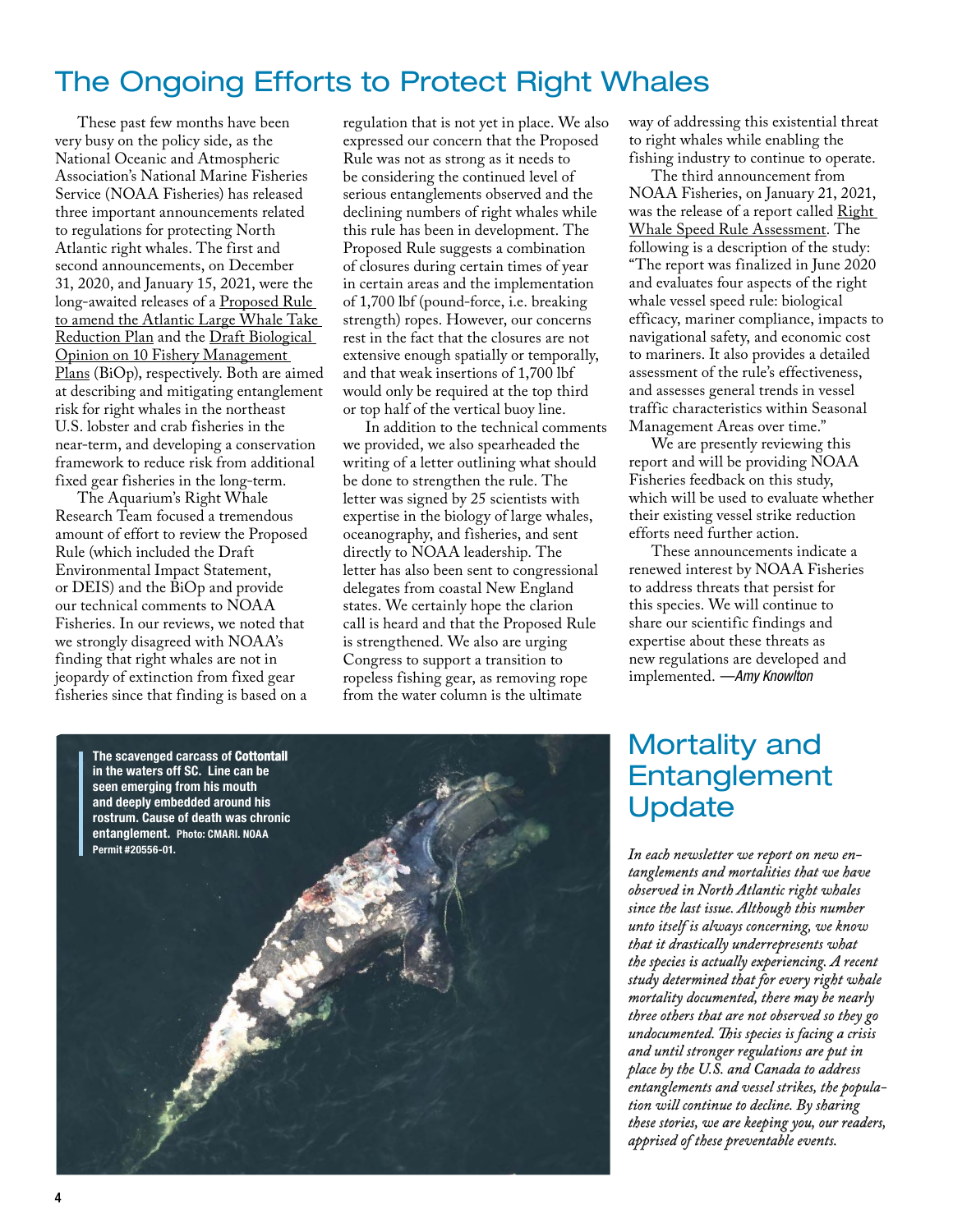#### *Mortalities*

**Unidentified Calf:** In late November 2020, a neonate right whale calf was found dead on a remote North Carolina beach. The calf was a male and, at the time, there were no known right whale mothers for the 2021 season. It is believed that the calf died soon after birth and the cause of death might have been due to complications during birth. The mother of this calf is still unknown, although genetic samples were taken so its mother may be identified in the future.

**2021 Calf of Infinity** (~1-month-old male): On February 13, a dead right whale calf was reported on Anastasia Island, Florida. The young calf had a series of propeller wounds across its head and body. The following day, veterinarians performed a necropsy and concluded that the cause of death was, in fact, from the vessel strike. His mother, **Infinity (Catalog #3230)**, was seriously injured in the collision. It was subsequently determined that the whales were struck by a 54-foot sport fishing boat that sustained significant damage.

**Cottontail** (**#3920**, 12-year-old male): First reported entangled in October 2020 off southern New England (See *Mortality and…* in *RWRN December 2020*), **Cottontail** was re-sighted alive

off the Florida coast on February 18. The whale appeared very emaciated and still carrying a large amount of fishing gear. Due to the quick response of highly trained members of the Atlantic Large Whale Disentanglement Network (ALWDN), a satellite tracking buoy was attached to some of the trailing gear. The buoy allows rescuers to track an entangled whale's location so that a dedicated response can be conducted when weather allows, but in Cottontail's case the buoy stopped transmitting after only one day. On February 27, **Cottontail** was sighted floating dead off the coast of South Carolina. The cause of death was chronic entanglement.

#### *Entanglements*

**Catalog #1803** (33-year-old male): On January 11, the Clearwater Marine Aquarium Research Institute aerial survey team documented **#1803** free swimming but badly entangled in fishing gear off the coast of Florida. He had multiple wraps of line around the peduncle and flukes with a trap/pot and line trailing. Members of the ALWDN responded, but the whale's behavior and rough seas prevented them from attaching a tracking buoy on that day or the next. The whale hasn't been seen since January

14 and his fate remains uncertain.

**Snow Cone** ( **#3560**, 15-year-old female): On March 10, during an aerial survey of Cape Cod Bay, the Center for Coastal Studies (CCS) team sighted **Snow Cone** entangled in fishing gear. She had line through her mouth that was trailing several body lengths. She was partially disentangled by the CCS's Marine Animal Entanglement Response team before deteriorating sea conditions halted further efforts. She may still have line tightly wrapped around her rostrum, thus her fate remains uncertain.

#### *Update on Previous Entanglements*

Entanglements are documented every year, and not all cases can be resolved through disentanglement. In addition, some individuals are seen with severe injuries from entanglement but have no gear attached. With or without gear, the entanglement injuries can lead to death. We have been monitoring these cases in order to better describe the impacts right whales are facing from entanglements. Just in the past five years, at least 28 whales were last seen with attached gear or with severe entanglementrelated injuries. After their sixth year of no sightings, we will presume that these whales have died. *—Monica Zani*

### The Lindy Johnson Fellowship Fund

In 1997, the New England Aquarium hosted a two-day event titled Shipping/ Right Whale Workshop. It was the first opportunity to bring together a group of people with various expertise on the issue of vessel strikes and North Atlantic right whales. Participants from the shipping industry, science, government, and environmental groups shared concerns with those involved in vessel operations and maritime policy, and educated each other about possible options to address this threat. The connections made during those two days were invaluable. This is when the Aquarium's Right Whale Research Team met Lindy Johnson, an attorneyadvisor with NOAA's Office of General Council, who shared her knowledge about ways we could reduce the threats of vessel strikes of right whales through national and international channels.

Along with Lindy and others, we

developed a suite of measures that were implemented in key right whale areas along the eastern seaboard of the U.S. Those measures included a precedentsetting regulation in 2008 that required vessels over 65 feet in length to slow down along the east coast during certain seasons that overlapped with right whale distribution and movements. Without Lindy's help and guidance, this monumental regulation—the first of its kind in the world—would not have come to pass. Lindy was incredibly passionate about the oceans and its inhabitants and was involved in shaping many environmental treaties, rules, and other initiatives in the maritime realm ([https://](https://www.gc.noaa.gov/documents/gcil_lindy_summary.pdf) [www.gc.noaa.gov/documents/gcil\\_lindy\\_](https://www.gc.noaa.gov/documents/gcil_lindy_summary.pdf) [summary.pdf\)](https://www.gc.noaa.gov/documents/gcil_lindy_summary.pdf). She was a great colleague and friend to several of us on the team and a strong ally for right whales.

Sadly, Lindy died in 2010 after a long and courageous battle with cancer. At her request, her family created a fellowship in her honor at the New England Aquarium to provide support for scientists conducting research and

training aimed at protecting the ocean. The Lindy Johnson Fellowship Fund has been used to support projects related to the mitigation of vessel strikes of right whales in Canadian waters. We currently have a project underway by Katherine McKenna, an early-career scientist on the Aquarium's Spatial Ecology, Mapping, and Assessment Program team, to use data from the Automatic Identification System (AIS, i.e. location data from vessels) paired with right whale sightings along the U.S. coast during 2019 to understand their exposure to various kinds of vessel traffic. These data can be used to help inform government agencies as further management measures are needed to better protect right whales from vessel strikes. Although substantial progress has been made, continued efforts are needed to adapt mitigation measures to changes in right whale movements and distribution. *—Amy Knowlton and Moira Brown*

If If you would like to contribute to the Lindy Johnson Fellowship Fund, please visit [https://](https://www.andersoncabotcenterforoceanlife.org/support/ways-to-support/) [www.andersoncabotcenterforoceanlife.org/](https://www.andersoncabotcenterforoceanlife.org/support/ways-to-support/) [support/ways-to-support/](https://www.andersoncabotcenterforoceanlife.org/support/ways-to-support/)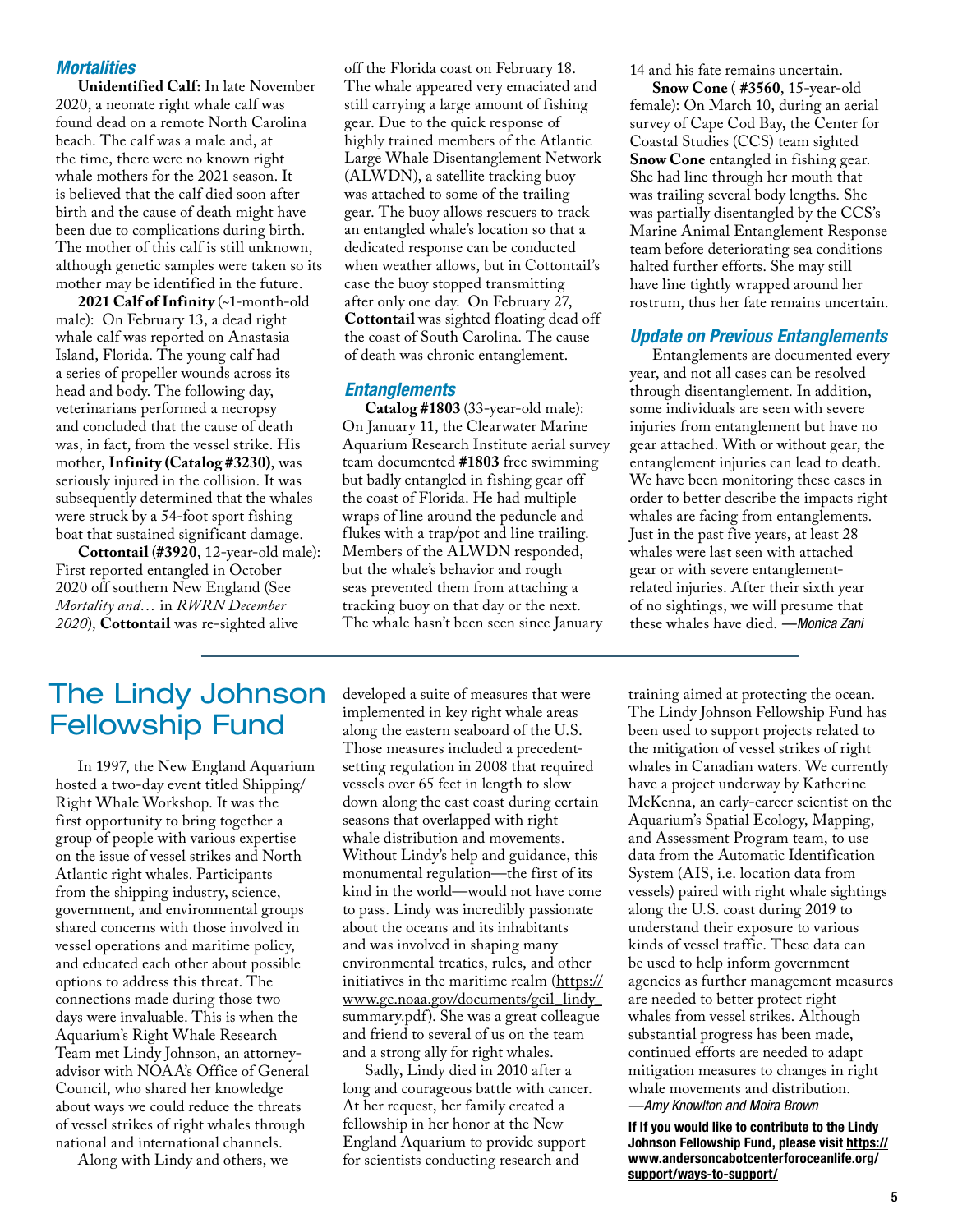### Sponsored Whale Update

Thank you so much for sponsoring a right whale and supporting our program! We have no new sightings to report for **Aphrodite (Catalog #1701)**  or **Calvin (#2223)**, but we hope to have updates on them in our next issue. Until then, here are new sightings for our other sponsored whales:

**Gemini (#1150)** was seen on January 31, 2021, by the Northeast Fisheries Science Center (NEFSC). He was skim feeding in Massachusetts Bay.

**Shackleton (#2440)** was photographed south of Nantucket by the Aquarium's aerial survey team on December 19, 2020. He was in a surface active group with two other whales.

**Boomerang (#2503)** was documented by the Center for Coastal Studies in Cape Cod Bay on February 11, 2021.

**Resolution (#3532)** was seen on Georges Bank by NEFSC on November 4 and 15, 2020. He was most recently seen south of Nantucket on February 26, 2021, by the Aquarium's aerial survey team.

Please check out the map to see where all the sponsorship whales have been spotted in the past year! *—Marianna Hagbloom*

## Summer 2021 **Fieldwork**

As spring arrives, the Right Whale Research Team has already started to plan for our upcoming summer field efforts. Since 2015, we have sent teams to both the Bay of Fundy and the Gulf of St. Lawrence to conduct surveys for North Atlantic right whales. Last year, due to COVID-19, the U.S.-Canadian border was closed, so we were only able to move forward with our Bay of Fundy season. With the hope of vaccines on the horizon but the pandemic still raging, it is difficult to say what we will be able to accomplish this summer. We are watching the situation closely and plan to make a decision in late spring about which field efforts will be feasible. If the U.S.-Canadian border opens and we feel we can keep our team safe and healthy, we will be ready to go to the Gulf. As for the Bay of Fundy, we are exploring options for a nimble response if right whales are sighted there. Stay tuned! *—Kelsey Howe*



Map: Sponsored whale sightings March 2020 through February 2021. Map: Brooke Hodge/ ACCOL/NEAQ. Below: Resolution swims alone on Georges Bank in November 2020. Photo: NEFSC. NOAA Permit #21371.

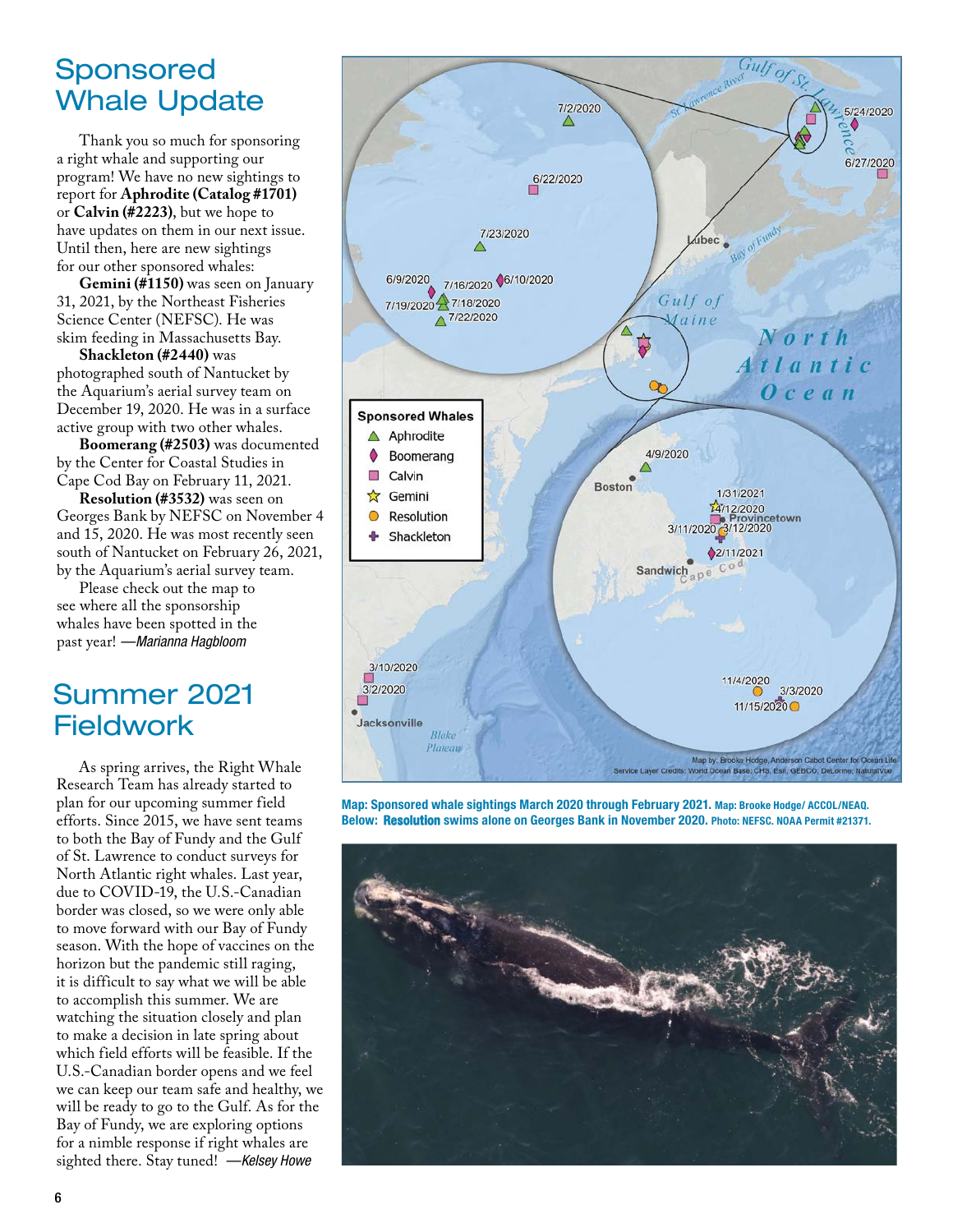### In Memoriam: Laurie Murison

beloved colleague and friend, Laurie Murison, from Grand Manan, New Brunswick, Canada, after a long battle with cancer. Laurie was a marine mammal scientist and the director of the Grand Manan Whale and Seabird Research Station. Her depth of knowledge about the Bay of Fundy, where she focused the majority of her research efforts, was unparalleled. She closely monitored the Bay's inhabitants and created a museum within the research station to educate students and the public about the beauty of the Bay and its wildlife.

The Right Whale Research Team had worked with Laurie since the early 1980s, relying on her local knowledge to better understand how right whales use the Bay and learning about changes in the Bay's ecosystem she was witnessing. Laurie spent many years working as a naturalist on several different whale watch vessels that operated in the Bay, so we had many conversations with her, sharing information about the whales we were seeing. Laurie kept close tabs on the individual whales (both right and humpbacks) and shared their stories broadly throughout Canada. Laurie



was always available to lend us a helping hand, such as finding someone to fix our boat when it broke down, taking a bald eagle we rescued at sea and ensuring it was rehabilitated and released, and helping with challenging weather calls by seeing if it was too foggy in the Grand Manan Basin.

Shortly before she died, Laurie was informed that she would receive an honorary doctorate from the University of New Brunswick to acknowledge her long career and valuable contributions to understanding the diverse Bay of Fundy ecosystem.

Her presence both as a friend and as a strong advocate for right whales will be sorely missed.

# Recent Peerreviewed Team

Pace, RM, Williams, R**, Kraus, SD, Knowlton, AR, Pettis**, **HM**. Cryptic mortality of North Atlantic right whales. Conservation Science and Practice. 2021; 3(2) e346. <https://doi.org/10.1111/csp2.346>

*Amy Knowlton: "Our findings indicate that observed right whale deaths account for only 36% of estimated deaths with the majority of the unseen "cryptic" mortality likely due to entanglement, highlighting the need for stronger management measures in the U.S. and Canada to address this threat."*

**Graham, KM, Burgess, EA, Rolland, RM**. Stress and reproductive events detected in North Atlantic right whale blubber using a simplified hormone extraction protocol. Conservation Physiology. 2021; 9(1): coaa133. [https://academic.oup.com/](https://academic.oup.com/conphys/article/9/1/coaa133/6082836) [conphys/article/9/1/coaa133/6082836](https://academic.oup.com/conphys/article/9/1/coaa133/6082836)

*Katie Graham: "Our study demonstrates that stress and reproductive hormones can be measured in the blubber of North Atlantic right whales, offering a valuable new tool to assess the health and physiology of right whales."*

Moore, MJ et al. (with NEAq coauthors **Hamilton, PK, Knowlton, AR, Pettis, HM, Rolland, RM**) Assessing North Atlantic right whale health: threats, and development of tools critical for conservation of the species. Diseases of Aquatic Organisms. 2021. 143.

[https://www.int-res.com/](https://www.int-res.com/articles/feature/d143p205.pdf) [articles/feature/d143p205.pdf](https://www.int-res.com/articles/feature/d143p205.pdf)

*Amy Knowlton: "This study highlights the importance of health monitoring of right whales to understand the threats they face and to monitor changes in their condition as management measures are implemented."*



## Video Series Features the Right Whale Team!

Last October, the New England Aquarium introduced the Blue Planet Science Series to highlight the important research and conservation work conducted at the Aquarium. This video series can be found on the Aquarium's and Anderson Cabot Center's social media platforms, including YouTube. Each month features a different research program at the Aquarium. Our Right Whale team and research were highlighted across four videos in January ("Meet the Right Whale Research Team"; "A Look Inside the North Atlantic Right Whale Photo-Identification Catalog"; "Evaluating Human Impacts on Right Whales"; "A Day at Sea with the Right Whale Team"), with an additional video in February during the

Marine Conservation Action Fund's series ("Right Whales from Different Hemispheres"). Check out all five videos: [andersoncabotcenterforoceanlife.](https://www.andersoncabotcenterforoceanlife.org/bpss4) [org/bpss4](https://www.andersoncabotcenterforoceanlife.org/bpss4) *—Kelsey Howe*